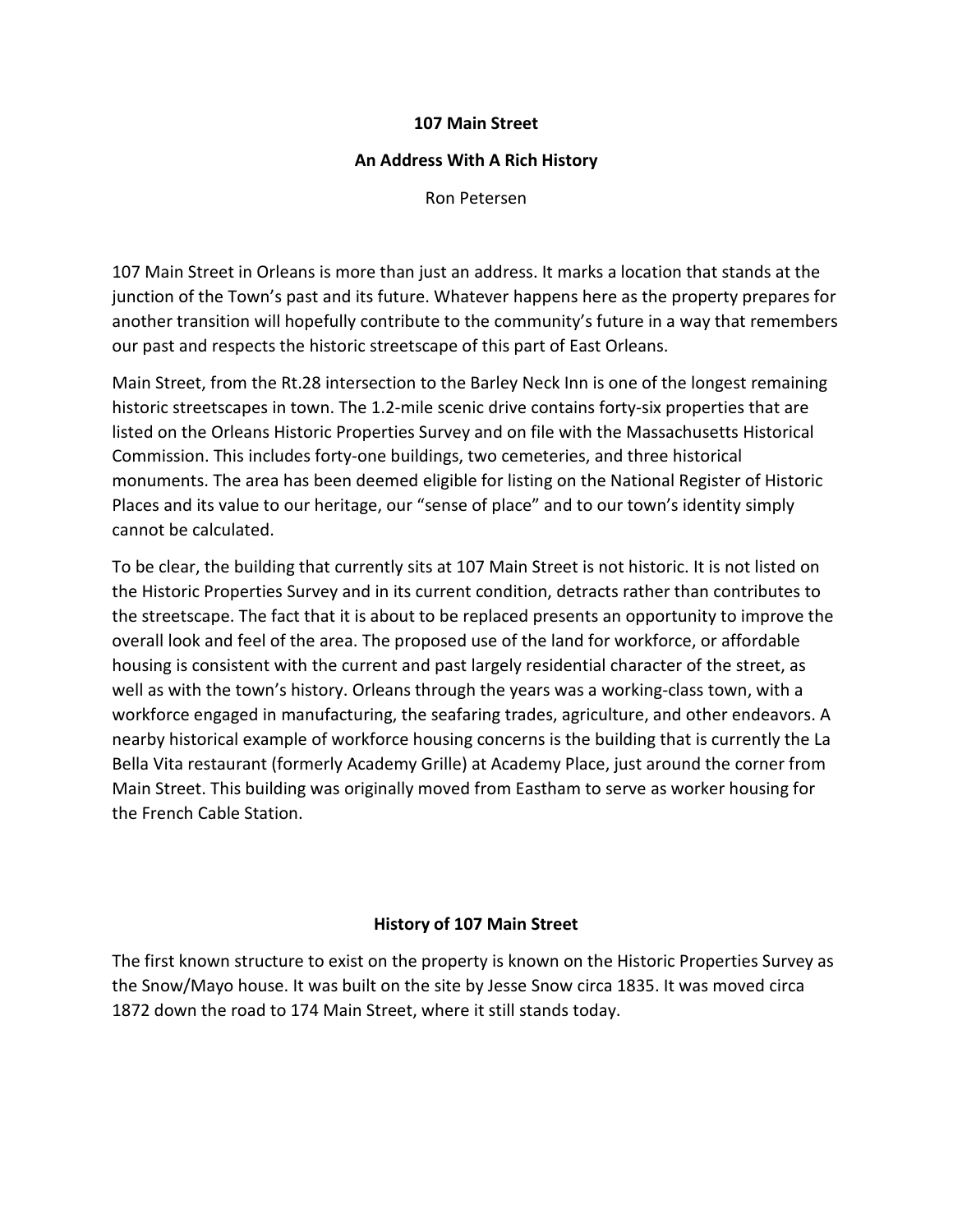

*Jesse Snow House-Located at 107 Main St. 1835-1872*

## *Stands today at 174 Main St.*

One of Jesse's sons, Calvin, was born in 1818. At age 18, Calvin opened a hardware and tinplate store across the street from 107 Main Street that he operated until 1855, and he served Orleans as a Selectman from 1858-1860. In 1860 at age 42 he moved to Chicago where he became involved in the emerging meat-packing industry. His firm, Burke, Hutchinson, and Snow may have built Chicago's first meat packing plant. In 1872, Calvin retired and returned to Orleans, where he built the Calvin Snow House at the 107 Main Street location, the site of the small house where he had been born. Calvin died in 1892 at age 74.



*Calvin Snow House, Original Southward Inn*

# *107 Main Street*

In 1916, George Southward acquired the property from Edgar Snow and established the first Southward Inn in the existing building. In 1919, Southward moved the business to the corner of Rt. 28 and Cove Road, where it flourished for years. In 1923, 107 Main Street was acquired by